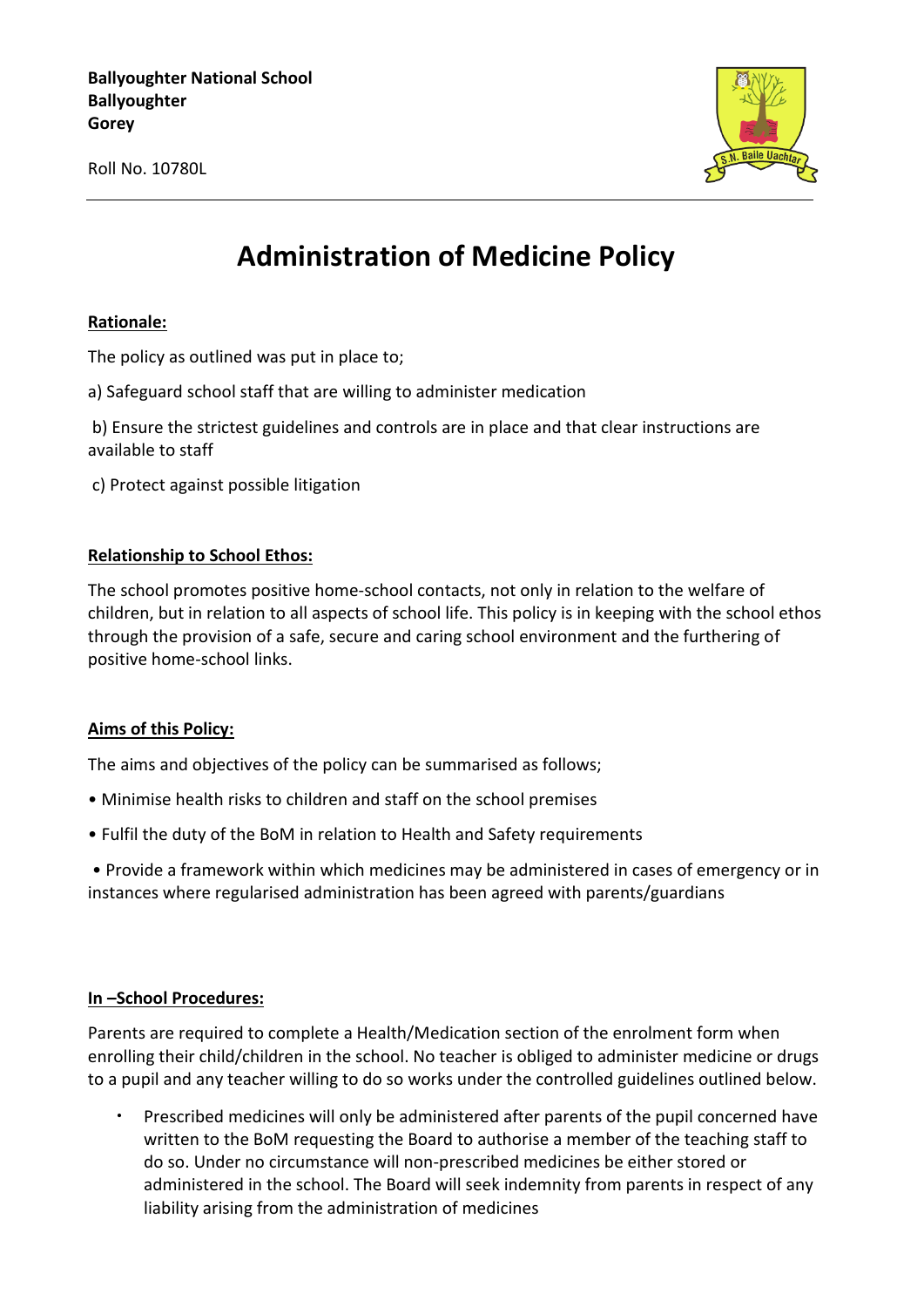• The school generally advocates the self-administration of medicine (e.g. inhalers) under the supervision of a responsible adult, exercising the standard of care of a prudent parent. A small quantity of prescription drugs may be stored in the Staff Room if a child requires self-administering on a daily basis and parents have requested storage facilities. Parents are responsible for the provision of medication and notification of change of dosage.

## **Emergencies:**

In the event of an emergency, teachers should do no more than is necessary and appropriate to relieve extreme distress or prevent further and otherwise irreparable harm. Qualified medical treatment should be secured in emergencies at the earliest opportunity.

Where no qualified medical treatment is available, and circumstances warrant immediate medical attention, designated staff members may take a child into Accident and Emergency without delay. Parents will be contacted simultaneously.

In addition, parents must ensure that teachers are made aware, in writing, of any medical condition which their child is suffering from. For example; children who are epileptics, diabetics etc. may have a seizure at any time and teachers must be made aware of symptoms in order to ensure that treatment may be given by appropriate persons.

Written details are required from the parents/guardians outlining the child's personal details, name of medication, prescribed dosage, whether the child is capable of self-administration and the circumstances under which the medication is to be given. Parents should also outline clearly proper procedures for children who require medication for life threatening conditions.

The school maintains an up to date register of contact details of all parents/guardians including emergency numbers. This is updated in September of each new school year.

## **First Aid:**

Some members of Staff have had first aid training. This training will be reviewed at regular intervals. Parents have been informed that first aid is available in the school and that the school must be informed of any and all allergies that their child/children may have. (Allergy information is updated each September). Parents have the right to abstain from the administration of school based first aid in writing (e.g. use of plasters and anti-septic wipes etc.)

**First Aid Boxes:** A first aid box is kept in the staffroom containing anti-septic wipes, anti-septic bandages, sprays, steri-strips, cotton wool, scissors etc. A first aid kit is taken when children are engaged in out of school activities such as tours, football/hurling games and athletic activities.

**General Recommendations:** We recommend that any child who shows signs of illness should be kept at home; requests from parents to keep their children in at lunch break are not encouraged. A child too sick to play with peers should not be in school. The BoM has included an Accident and Emergency Consent form in the General Medical form completed by each parent on the enrolment of their child.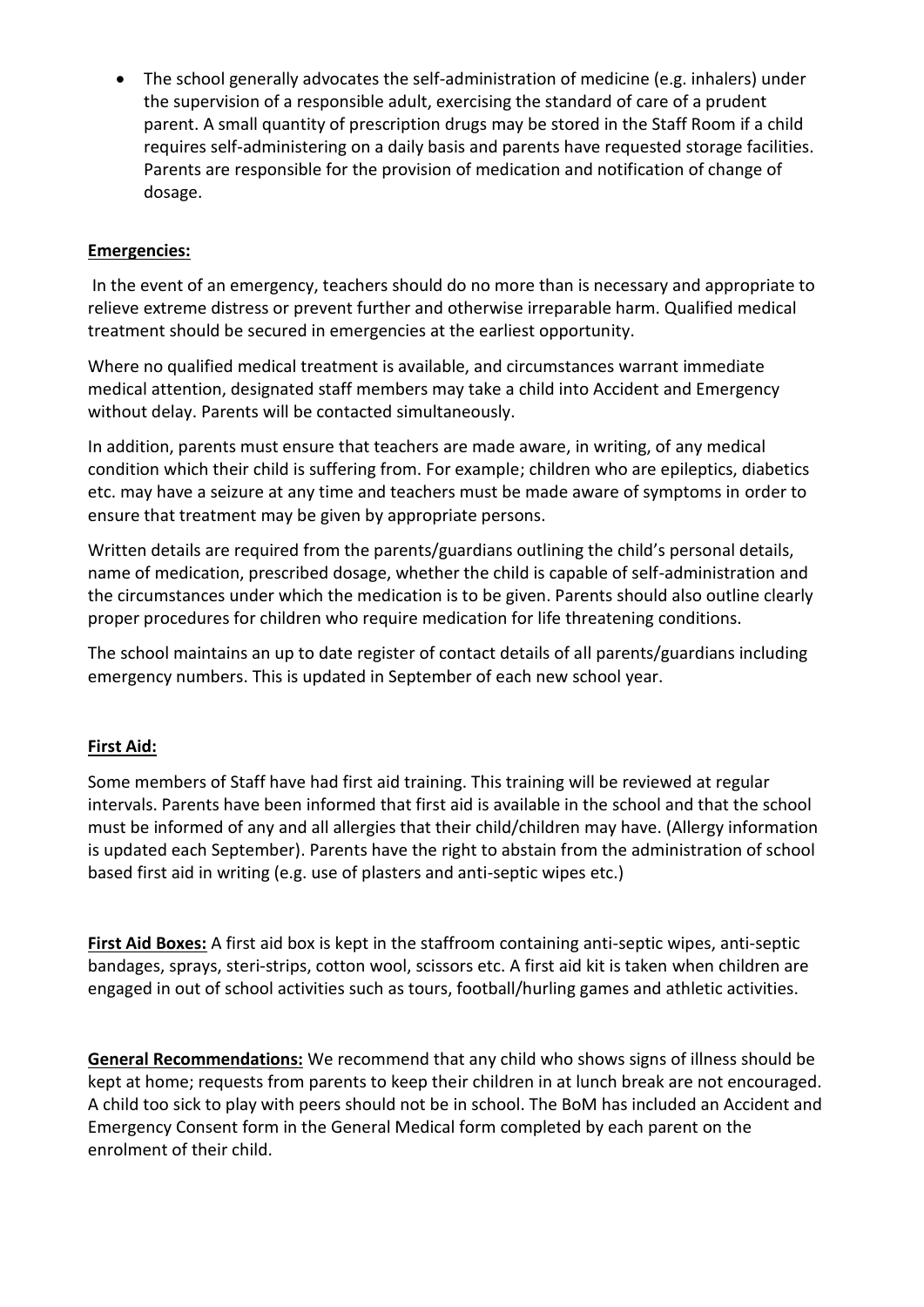**Roles and Responsibilities:** The BoM has overall responsibility for the implementation and monitoring of the school policy on Administration of Medication. The Principal is the day to day manager of routines contained in the policy with the assistance of all staff members.

**Success Criteria:** The effectiveness of the school policy in its present form is measured by the following criteria;

- Compliance with Health and Safety legislation
- Maintaining a safe and caring environment for children
- Positive feedback from parents/teachers
- Ensuring the primary responsibility for administering remains with parents/guardians

## **Ratification and Review:**

This policy was ratified by the BOM on  $24<sup>th</sup>$  November 2021. It will be reviewed in the event of incidents or on the enrolment of child/children with significant medical conditions, but no later than December 2023

**Implementation:** The reviewed policy will be implemented in November 2018**.**

This plan is available to view at the school by the parents and on our school website at www.ballyoughterns.ie

Signed:

(Chairperson